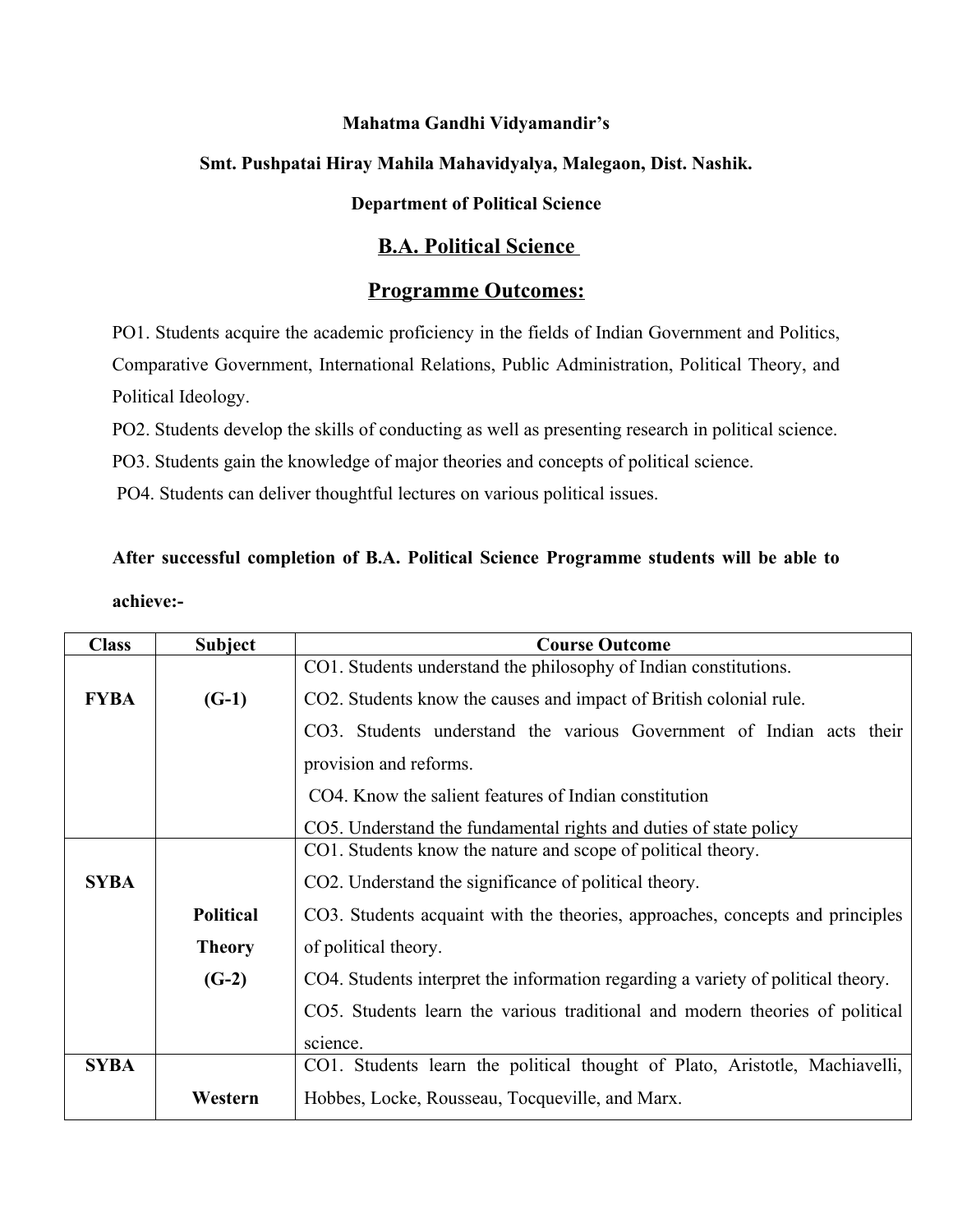|             | <b>Political</b>     | CO2. Student know the concepts of justice, freedom, equality, citizenship, and    |
|-------------|----------------------|-----------------------------------------------------------------------------------|
|             | Thought (S-1)        | sovereignty                                                                       |
|             |                      | CO3. Students know the works of Machiavelli, Hobbes, Locke, and Rousseau.         |
|             |                      | CO4. Learn the John Stuart Mill's theory of utilitarianism and the application of |
|             |                      | this theory to society and the state.                                             |
| <b>SYBA</b> |                      | CO1. Gain the knowledge about main issues in political sociology.                 |
|             |                      | CO2. Learn the basic principles of the power, of the state relations with civil   |
|             | <b>Political</b>     | society.                                                                          |
|             | Sociology $(S-2)$    | CO3. Understand the individual and group interactions in the political realm.     |
|             |                      | CO4. Gain the practical skills of analysis of social phenomena in political       |
|             |                      | settings.                                                                         |
| <b>TYBA</b> |                      | CO1. Understand the role of British imperial on local government of India.        |
|             | <b>Evaluation of</b> | CO2. Students learn the contributions of various committees in local              |
|             | Local                | government.                                                                       |
|             | <b>Government</b> in | CO3. Know the features and provisions of Constitutional Amendment Acts            |
|             | Maharashtra          | regarding Local Government Institutions                                           |
|             | $(G-3)$              | CO4. Students learn the active and responsible leadership role in the             |
|             |                      | functioning of Local Government Institutions                                      |
|             |                      | CO5. Understand the significant role of Grama Sabha in Maharashtra.               |
| <b>TYBA</b> |                      | CO1. Students learn the various activities of governmental administrators         |
|             | <b>Public</b>        | include rule-making, ratemaking, and other regulatory activities, policy making   |
|             | Administration       | and the delivery of services and programs.                                        |
|             | $(S-3)$              | CO2. Understand the 20th century emergence of the modern administrative           |
|             |                      | state                                                                             |
|             |                      | CO3. Students know the public administration as a career field in government      |
| <b>TYBA</b> |                      | CO1. Students learn the evolution, scope and significance of international        |
|             |                      | relations CO2. Students understand historical events                              |
|             |                      | CO3. Learn the contemporary international system and the key person which         |
|             | <b>International</b> | shaped the international Politics.                                                |
|             | <b>Politics</b>      | CO4. Students learn the theories of international relations.                      |
|             | $(S-4)$              | CO5. Students understand the importance of International relation in process of   |
|             |                      | nation progress.                                                                  |